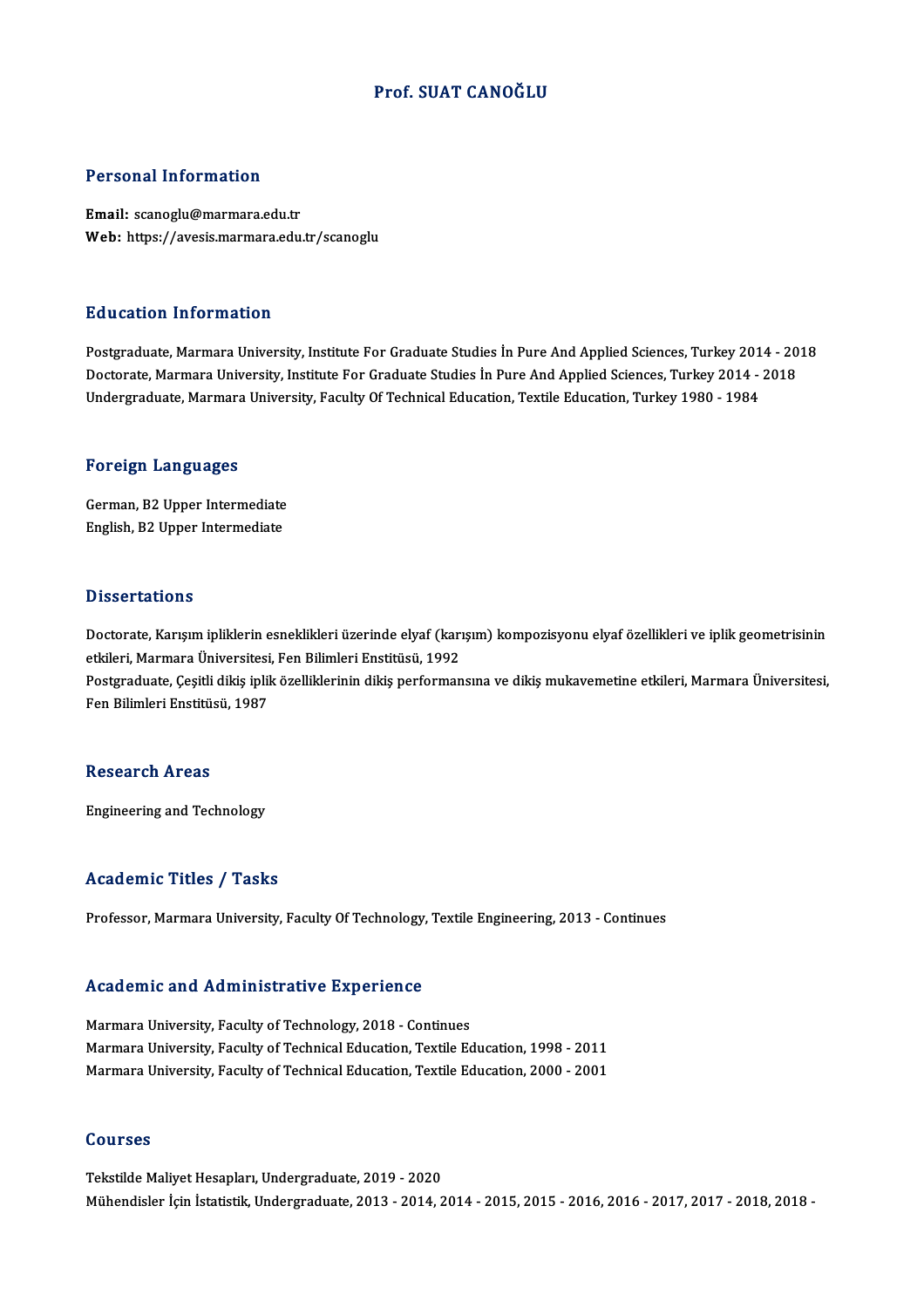2019

MühendislikEkonomisi,Undergraduate,2017 -2018,2018 -2019,2019 -2020

Bitirme Projesi, Undergraduate, 2013 - 2014, 2014 - 2015, 2015 - 2016, 2016 - 2017, 2018 - 2019

Mühendislik Ekonomisi, Undergraduate, 2017 - 2018, 2018 - 2019, 2019 - 2020<br>Bitirme Projesi , Undergraduate, 2013 - 2014, 2014 - 2015, 2015 - 2016, 2016 - 2017, 2018 - 2019<br>İş Yeri Eğitimi, Undergraduate, 2013 - 2014, 2014 Bitirm<br>İş Yer:<br>2020<br>İnlik T İş Yeri Eğitimi, Undergraduate, 2013 - 2014, 201<br>2020<br>İplik Teknolojisi 2, Undergraduate, 2019 - 2020<br>Kısa Fluaf İplik Teknolojisi, Undergraduate, 2013

2020<br>İplik Teknolojisi 2, Undergraduate, 2019 - 2020<br>Kısa Elyaf İplik Teknolojisi, Undergraduate, 2013 - 2014, 2014 - 2015, 2015 - 2016, 2016 - 2017, 2017 - 2018<br>Tekstilde Üretim Vönetimi, Undergraduate, 2013 - 2014, 2014, İplik Teknolojisi 2, Undergraduate, 2019 - 2020<br>Kısa Elyaf İplik Teknolojisi, Undergraduate, 2013 - 2014, 2014 - 2015, 2015 - 2016, 2016 - 2017,<br>Tekstilde Üretim Yönetimi, Undergraduate, 2013 - 2014, 2014 - 2015, 2015 - 20 Tekstilde Üretim Yönetimi, Undergraduate, 2013 - 2014, 2014 - 2015, 2015 - 2016, 2016 - 2017<br>Advising Theses

CANOĞLUS., Hava jetli tekstüre tekniğinde standart parametrelerin değiştirilmesiyle üretilen ipliklerin çeşitli raa viering i riceces<br>CANOĞLU S., Hava jetli tekstüre tekniğinde standart parametrelerin d<br>özelliklerinin incelenmesi, Postgraduate, F.BAŞTÜRK(Student), 2013<br>CANOĞLU S. Altı sisma matadelejisi kullanılarak tekstil sanayind

CANOĞLU S., Altı sigma metodolojisi kullanılarak tekstil sanayinde iplik üretim sürecinin iyileştirilmesi üzerine bir<br>çalışma, Doctorate, B.YİTİK(Student), 2013 özelliklerinin incelenmesi, Postgraduate, F.B<br>CANOĞLU S., Altı sigma metodolojisi kullanıl<br>çalışma, Doctorate, B.YİTİK(Student), 2013<br>CANOĞLU S. Konvensiyensl ring ve kempel CANOĞLU S., Altı sigma metodolojisi kullanılarak tekstil sanayinde iplik üretim sürecinin iyileştirilmesi üzerine bir<br>çalışma, Doctorate, B.YİTİK(Student), 2013<br>CANOĞLU S., Konvansiyonel ring ve kompakt ipliklerden dokunmu

çalışma, Doctorate, B.YİTİK(Student), 2013<br>CANOĞLU S., Konvansiyonel ring ve kom<br>Postgraduate, S.YILMAZ(Student), 2010<br>CANOĞLU S. Konvaksiyonel ring ve komu CANOĞLU S., Konvansiyonel ring ve kompakt ipliklerden dokunmuş kumaşlarda dikiş performansının değerlendirilmes<br>Postgraduate, S.YILMAZ(Student), 2010<br>CANOĞLU S., Konveksiyonel ring ve kompakt ipliklerden dokunmuş kumaşlard

Postgraduate, S.YILMAZ(Student), 2010<br>CANOĞLU S., Konveksiyonel ring ve kompakt ipliklerden dokunmuş kumaşlarda dikiş performasının değerlendirilmesi,<br>Postgraduate, S.Yılmaz(Student), 2010 CANOĞLU S., Konveksiyonel ring ve kompakt ipliklerden dokunmuş kumaşlarda dikiş performasının değerlendirilmes<br>Postgraduate, S.Yılmaz(Student), 2010<br>CANOĞLU S., Vortex ipliklerinin ring ve open end- rotor iplikleri ile kar

Postgi<br>CANO<br>2009<br>CANO CANOĞLU S., Vortex ipliklerinin ring ve open end- rotor iplikleri ile karşılaştırıması, Postgraduate, N.KÜÇÜK(Student)<br>2009<br>CANOĞLU S., Vortex ipliklerinin ring ve open-end rotor iplikleri ile karşılaştırılması, Postgradua

2009<br>CANO<br>2009<br>CANO CANOĞLU S., Vortex ipliklerinin ring ve open-end rotor iplikleri ile karşılaştırılması, Postgraduate, N.Küçük(Studen<br>2009<br>CANOĞLU S., Besleme ipliği türlerinin (POY ve FDY) ve filament kesit şekillerinin hava-jeti ile teks

2009<br>CANOĞLU S., Besleme ipliği türlerinin (POY ve FDY) ve filament kesit şekillerinin hava-jeti ile tekstüre edilmiş iplik<br>özelliklerine etkisi, Postgraduate, B.ÇİMENLİKAYA(Student), 2008 CANOĞLU S., Besleme ipliği türlerinin (POY ve FDY) ve filament kesit şekillerinin hava-jeti ile tekstüre edilmiş iplik<br>özelliklerine etkisi, Postgraduate, B.ÇİMENLİKAYA(Student), 2008<br>CANOĞLU S., Karışım ring ipliklerinde

özelliklerine etkisi, Postgraduate, B.ÇİME<br>CANOĞLU S., Karışım ring ipliklerinde kaı<br>Postgraduate, S.KEVSER(Student), 2007<br>CANOĞLU S. Bambu namuk akıaf kansım CANOĞLU S., Karışım ring ipliklerinde karışım oranlarına bağlı olarak tüylülük ve çeşitli iplik özelliklerinin incelenmesi,<br>Postgraduate, S.KEVSER(Student), 2007<br>CANOĞLU S., Bambu-pamuk elyaf karışımlı ipliklerin çeşitli ö

Postgi<br>CANO<br>2007<br>CANO CANOĞLU S., Bambu-pamuk elyaf karışımlı ipliklerin çeşitli özelliklerinin incelenmesi, Postgraduate, H.GÖKDAL(Student)<br>2007<br>CANOĞLU S., Bambu-Pamuk Elyaf karışımlı iplikllerin çeşitli özelliklerinin incelenmesi, Postgradua

2007<br>CANO<br>2007<br>CANO CANOĞLU S., Bambu-Pamuk Elyaf karışımlı iplikllerin çeşitli özelliklerinin incelenmesi, Postgraduate, H.Gökdal(St<br>2007<br>CANOĞLU S., Bir pamuk iplik işletmesinde ortaya çıkan telef miktarlarının azaltılması ve bunun çeşitli

2007<br>CANOĞLU S., Bir pamuk iplik işletmesinde ortaya çıkan telef miktarlarının azaltılması ve bunun çeşitli iplik kalite<br>parametreleri üzerine etkisi, Postgraduate, B.YİTİK(Student), 2006 CANOĞLU S., Bir pamuk iplik işletmesinde ortaya çıkan telef miktarlarının azaltılması ve bunun çeşitli iplik kalite<br>parametreleri üzerine etkisi, Postgraduate, B.YİTİK(Student), 2006<br>CANOĞLU S., Yalancı büküm yöntemi ile t

parametreleri üzerine etkisi, Postgraduate, B.YİTİK(Student), 2006<br>CANOĞLU S., Yalancı büküm yöntemi ile tekstüre tekniğinde dıştan sü<br>özelliklerinin incelenmesi, Postgraduate, F.MEHMET(Student), 2005<br>CANOĞLU S. Yalancı bü CANOĞLU S., Yalancı büküm yöntemi ile tekstüre tekniğinde dıştan sürtünmeli başlıklarda üretilen ipliklerin çeşitli<br>özelliklerinin incelenmesi, Postgraduate, F.MEHMET(Student), 2005<br>CANOĞLU S., Yalancı büküm yöntemi ile te

özelliklerinin incelenmesi, Postgraduate, F.MEHMET(Student), 2005<br>CANOĞLU S., Yalancı büküm yöntemi ile tekstüre tekniğinde dıştan sürtünmeli başlıklarla üretilen ipliklerin çeşitli<br>özelliklerinin incelenmesi, Postgraduate CANOĞLU S., Yalancı büküm yöntemi ile tekstüre tekniğinde dıştan sürtünmeli başlıklarla üretilen ipliklerin çeş<br>özelliklerinin incelenmesi, Postgraduate, F.Mehmet(Student), 2005<br>CANOĞLU S., İpliklerde tüylülüğü etkileyen f

özelliklerinin incelenmesi, Postgraduate, F.Mehmet(Student), 2005<br>CANOĞLU S., İpliklerde tüylülüğü etkileyen faktörler ve çözüm yaklaşımları, Doctorate, İ.USTA(Student), 2000<br>CANOĞLU S., Ultrasonik banyoların pamuk iplik ö CANOĞLU S., İpliklerde tüylülüğü etkileyen faktörler ve çözüm yaklaşımları, Doctorate, İ.U<br>CANOĞLU S., Ultrasonik banyoların pamuk iplik özelliklerine etkileri, Postgraduate, E.DİL.<br>CANOĞLU S., Ring eğirmeciliğinde iplik t

CANOĞLU S., Ring eğirmeciliğinde iplik tüylülüğü, Postgraduate, A.OLCAY(Student), 1996

CANOĞLU S., Ultrasonik banyoların pamuk iplik özelliklerine etkileri, Postgraduate, E.DİLARA(Student), 1999<br>CANOĞLU S., Ring eğirmeciliğinde iplik tüylülüğü, Postgraduate, A.OLCAY(Student), 1996<br>CANOĞLU S., Poliester/pamuk

# Posigraduate, E.CAGLIM(Student), 1995<br>Articles Published in Journals That Entered SCI, SSCI and AHCI Indexes **Tricles Published in Journals That Entered**<br>I. A REVIEW ON SUN-PROTECTIVE CLOTHING

CANOĞLUS.<br>A REVIEW ON SUN-PROTECTIVE CLOTHING<br>CANOĞLUS., SÜNTER EROĞLUN., YÜKSELOĞLUS.M.<br>ANNALS OF THE UNIVERSITY OF ORADEA FASCICLE I. A REVIEW ON SUN-PROTECTIVE CLOTHING<br>CANOĞLU S., SÜNTER EROĞLU N., YÜKSELOĞLU S. M.<br>ANNALS OF THE UNIVERSITY OF ORADEA FASCICLE OF TEXTILES-LEATHERWORK, vol.19, pp.25-30, 2018<br>(Journal Indexed in SCI) CANOĞLU S., SÜNTER EF<br>ANNALS OF THE UNIVEI<br>(Journal Indexed in SCI)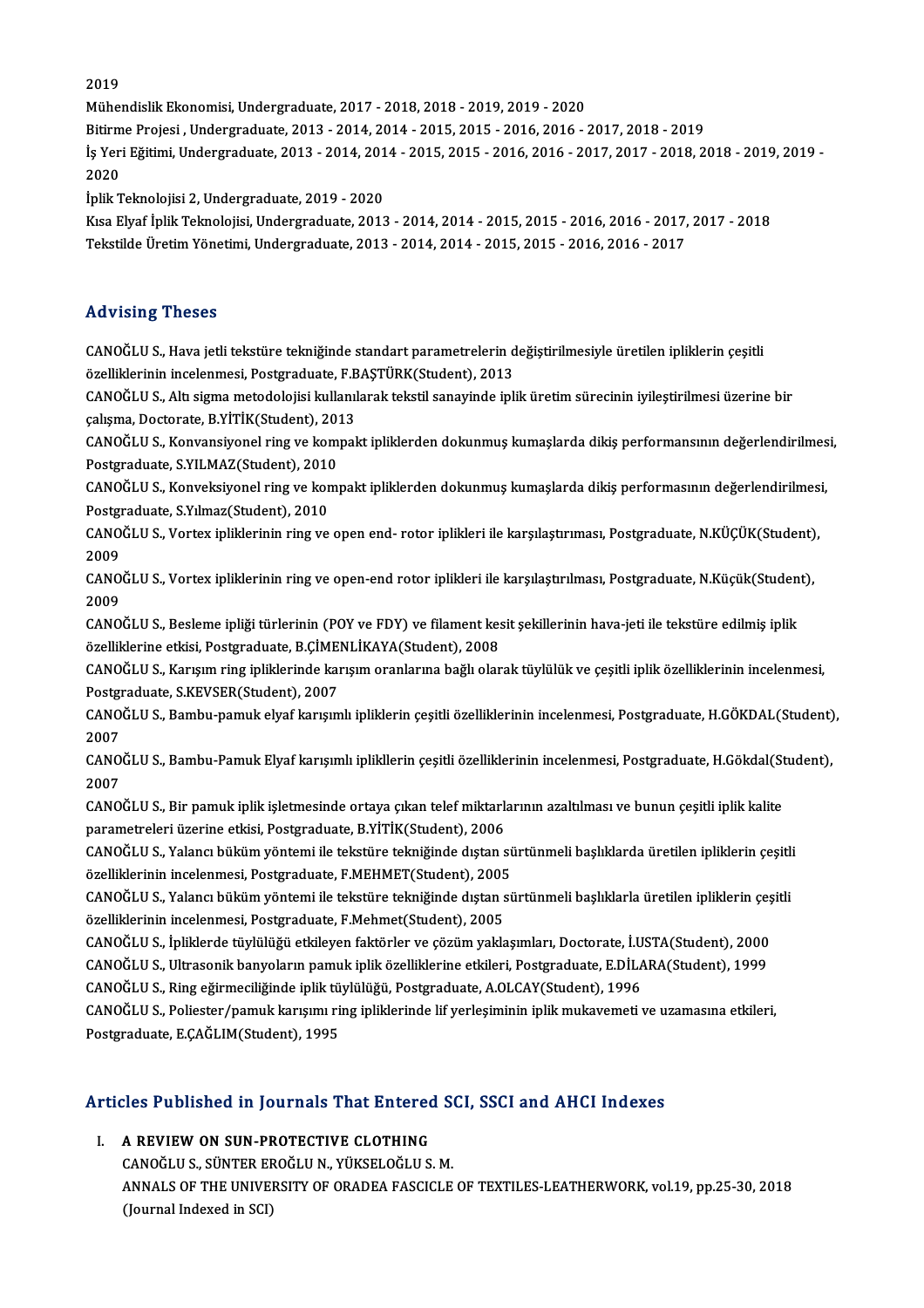- II. Biomaterial applications of silk fibroin electrospun nanofibres<br>VÜKSELOČLUS M. Selman N. CANOČLUS Biomaterial applications of silk fibroin<br>YÜKSELOĞLU S. M. , Sokmen N., CANOĞLU S.<br>MICROELECTRONIC ENCINEERINC. vol.146 Biomaterial applications of silk fibroin electrospun nanofibres<br>YÜKSELOĞLU S. M. , Sokmen N., CANOĞLU S.<br>MICROELECTRONIC ENGINEERING, vol.146, pp.43-47, 2015 (Journal Indexed in SCI)<br>EEEECTS OF BING MACHINE APRON AND COT C YÜKSELOĞLU S. M. , Sokmen N., CANOĞLU S.<br>MICROELECTRONIC ENGINEERING, vol.146, pp.43-47, 2015 (Journal Indexed in SCI)<br>III. EFFECTS OF RING MACHINE APRON AND COT COMPONENTS ON YARN QUALITY MICROELE<br>EFFECTS<br>Canoglu S.<br>TEKSTIL V EFFECTS OF RING MACHINE APRON AND COT COMPONENTS ON YARN QUA<br>Canoglu S.<br>TEKSTIL VE KONFEKSIYON, vol.23, no.3, pp.213-219, 2013 (Journal Indexed in SCI)<br>Studies on Yarn Hairiness of Bolyester (Cetter Blanded Bing Spun Yarns Canoglu S.<br>TEKSTIL VE KONFEKSIYON, vol.23, no.3, pp.213-219, 2013 (Journal Indexed in SCI)<br>IV. Studies on Yarn Hairiness of Polyester/Cotton Blended Ring-Spun Yarns Made from Different Blend<br>Paties TEKSTI<br>Studies<br>Ratios<br>CANOČI Studies on Yarn Hair<br>Ratios<br>CANOĞLU S., Tanir S. K.<br>TEVTU E PESEAPCH IOI Ratios<br>CANOĞLU S., Tanir S. K.<br>TEXTILE RESEARCH JOURNAL, vol.79, no.3, pp.235-242, 2009 (Journal Indexed in SCI)<br>Hairiness Values of the Bolysster (Vissese Bing Spun Yorn Blands CANOĞLU S., Tanir S. K.<br>TEXTILE RESEARCH JOURNAL, vol.79, no.3, pp.235-242, 2009 (Journal Index<br>V. Hairiness Values of the Polyester/Viscose Ring-Spun Yarn Blends<br>CANOĞLU S.. YÜKSELOĞLU S. M. TEXTILE RESEARCH JOURNAL, v<br>Hairiness Values of the Poly<br>CANOĞLU S., YÜKSELOĞLU S. M.<br>FIRDES & TEVTU ES IN FASTERN
- FIBRES & TEXTILES IN EASTERN EUROPE, vol.16, no.4, pp.34-38, 2008 (Journal Indexed in SCI) CANOĞLU S., YÜKSELOĞLU S. M.<br>FIBRES & TEXTILES IN EASTERN EUROPE, vol.16, no.4, pp.34-38, 2008 (Jonet).<br>VI. Effect of ultrasonic energy in washing of medical surgery gowns FIBRES & TEXTILES IN EASTERN EUROPE,<br>Effect of ultrasonic energy in washing<br>Canoglu S., Gultekin B. C. , Yukseloglu S. M.<br>III TRASONICS vol 42 nn 112 119 2004 ()
- Effect of ultrasonic energy in washing of medical surgery<br>Canoglu S., Gultekin B. C. , Yukseloglu S. M.<br>ULTRASONICS, vol.42, pp.113-119, 2004 (Journal Indexed in SCI)<br>Influence of ring traveller weight and costing on beini Canoglu S., Gultekin B. C. , Yukseloglu S. M.<br>ULTRASONICS, vol.42, pp.113-119, 2004 (Journal Indexed in SCI)<br>VII. Influence of ring traveller weight and coating on hairiness of acrylicand cotton yarns<br>USTA L CANOČLUS
- ULTRASONICS, vol.42<br>Influence of ring t<br>USTA İ., CANOĞLU S.<br>INDIAN IOUPNAL OR USTA İ., CANOĞLU S.<br>INDIAN JOURNAL OF FIBRE & TEXTILE RESEARCH, vol.28, pp.157-162, 2002 (Journal Indexed in SCI Expanded)

## Articles Published in Other Journals

Tricles Published in Other Journals<br>I. Heating and Conductive Properties of Fabrics Made of Metal Yarns<br>SÜNTER EROČLUN, CANOČLUS VÜKSELOČLUS M SEE TRESHEROR IN OCHET JORFHAND<br>Heating and Conductive Properties of Fabrics I<br>SÜNTER EROĞLU N., CANOĞLU S., YÜKSELOĞLU S. M.<br>European Journal of Engineering and Annlied Science Heating and Conductive Properties of Fabrics Made of Metal Yarns<br>SÜNTER EROĞLU N., CANOĞLU S., YÜKSELOĞLU S. M.<br>European Journal of Engineering and Applied Sciences, vol.2, no.2, pp.13-16, 2019 (Refereed Journals of Other<br> SÜNTER ERO<br>European Jou<br>Institutions)<br>ALTERNATI European Journal of Engineering and Applied Sciences, vol.2, no.2, pp.13-16, 201<br>Institutions)<br>II. ALTERNATIVE FIBERS I: FEATHER FIBERS AND PEANUT HULL FIBERS<br>VICE L. SÜNTER EROČLU N. CANOČLU S Institutions)<br>II. ALTERNATIVE FIBERS I: FEATHER FIBERS AND PEANUT HULL FIBERS<br>YÜCE İ., SÜNTER EROĞLU N., CANOĞLU S. ALTERNATIVE FIBERS I: FEATHER FIBERS AND PEANUT HULL FIBERS<br>YÜCE İ., SÜNTER EROĞLU N., CANOĞLU S.<br>Annals of the University of Oradea: Fascicle of Textiles, Leatherwork., vol.20, no.1, pp.119-124, 2019 (Refereed<br>Journals of YÜCE İ., SÜNTER EROĞLU N., C.<br>Annals of the University of Ora<br>Journals of Other Institutions)<br>ALTERNATİVE EIRERS II. R Annals of the University of Oradea: Fascicle of Textiles, Leatherwork., vol.20, no.1, pp.119-124, 2<br>Journals of Other Institutions)<br>III. ALTERNATIVE FIBERS II: PINEAPPLE, POLAR BEAR, BANANA AND CARIBOU FIBERS<br>SUNTER EROČLU Journals of Other Institutions)<br>ALTERNATIVE FIBERS II: PINEAPPLE<br>SÜNTER EROĞLU N., YÜCE İ., CANOĞLU S.<br>Annala of the University of Oradaa: Eassis ALTERNATİVE FIBERS II: PINEAPPLE, POLAR BEAR, BANANA AND CARIBOU FIBERS<br>SÜNTER EROĞLU N., YÜCE İ., CANOĞLU S.<br>Annals of the University of Oradea: Fascicle of Textiles, Leatherwork, vol.20, no.2, pp.97-102, 2019 (Refereed<br>J SÜNTER EROĞLU N., YÜCE İ., CANOĞLU S.<br>Annals of the University of Oradea: Fascicle of Textiles, Leatherwork, vol.20, no.2, pp.97-102, 2019 (Refereed<br>Journals of Other Institutions) Annals of the University of Oradea: Fascicle of Textiles, Leatherwork, vol.20, no.2, pp.97-102, 2019 (Refered<br>Journals of Other Institutions)<br>IV. THE ELECTRICAL AND PHYSICAL EFFECTS OF YARNS CONTAINING METAL WIRE ON KNITTE **Journals<br>THE ELE<br>FABRIC<br>CANOČII** THE ELECTRICAL AND PHYSI<br>FABRIC<br>CANOĞLUS., SÜNTER EROĞLUN.<br>Annak of the University of Orade FABRIC<br>CANOĞLU S., SÜNTER EROĞLU N.<br>Annals of the University of Oradea: Fascicle of Textiles, Leatherwork, vol.20, no.1, pp.25-30, 2019 (Refereed CANOĞLU S., SÜNTER EROĞLU<br>Annals of the University of Ora<br>Journals of Other Institutions) Annals of the University of Oradea: Fascicle of Textiles, Leatherwork, vol.20, no.1, pp.25<br>Journals of Other Institutions)<br>V. Comparison of Quality Parameters for Ring and Open-End Rotor Spun Yarns<br>CANOČLUS VÜKSELOČLUS M. Journals of Other Institutions)<br>V. Comparison of Quality Parameters for Ring and Open-End Rotor Spun Yarns<br>CANOĞLU S., YÜKSELOĞLU S. M. , Küçük N. Comparison of Quality Parameters for Ring and Open-End Rotor Spun Yarns<br>CANOĞLU S., YÜKSELOĞLU S. M. , Küçük N.<br>The Online Journal of Science and Technology, vol.8, pp.1-5, 2018 (Refereed Journals of Other Institutions)<br>AN CANOĞLU S., YÜKSELOĞLU S. M., Küçük N.<br>The Online Journal of Science and Technology, vol.8, pp.1-5, 2018 (R<br>VI. AN ANALYSIS OF CONDUCTIVE FIBERS AS SMART TEXTILES<br>VÜCE L VÜKSELOĞLU S. M., CANOĞLU S. The Online Journal of Science and Techno<br>AN ANALYSIS OF CONDUCTIVE FIBE<br>YÜCE İ., YÜKSELOĞLU S. M. , CANOĞLU S.<br>ANNALS OF THE UNIVERSITY OF OPADE VI. AN ANALYSIS OF CONDUCTIVE FIBERS AS SMART TEXTILES<br>YÜCE İ., YÜKSELOĞLU S. M., CANOĞLU S.<br>ANNALS OF THE UNIVERSITY OF ORADEA FASCICLE OF TEXTILES-LEATHERWORK, vol.19, pp.105-110, 2018<br>(Refereed Journals of Other Institu YÜCE İ., YÜKSELOĞLU S. M. , CANOĞLU S.<br>ANNALS OF THE UNIVERSITY OF ORADE.<br>(Refereed Journals of Other Institutions)<br>SEKLU HAEIZALL TEKSTILLED VE SEK ANNALS OF THE UNIVERSITY OF ORADEA FASCICLE OF TEXTILES-LEATHERWORI<br>(Refereed Journals of Other Institutions)<br>VII. SEKİL HAFIZALI TEKSTİLLER VE ŞEKİL HAFIZALI APRE UYGULAMALARI<br>VÜCE İ VÜYSELOĞLUS M. GANOĞLUS (Refereed Journals of Other Institutions)<br>**ŞEKİL HAFIZALI TEKSTİLLER VE ŞEI**<br>YÜCE İ., YÜKSELOĞLU S. M. , CANOĞLU S. YÜCE İ., YÜKSELOĞLU S. M. , CANOĞLU S.<br>Electronic Journal of Vocational Colleges (EJOVOC), vol.7, pp.41-47, 2017 (Refereed Journals of Other Institutions) VIII. TEXTILE SURFACE MODIFICATION BY PYHSICAL VAPOR DEPOSITION - (REVIEW)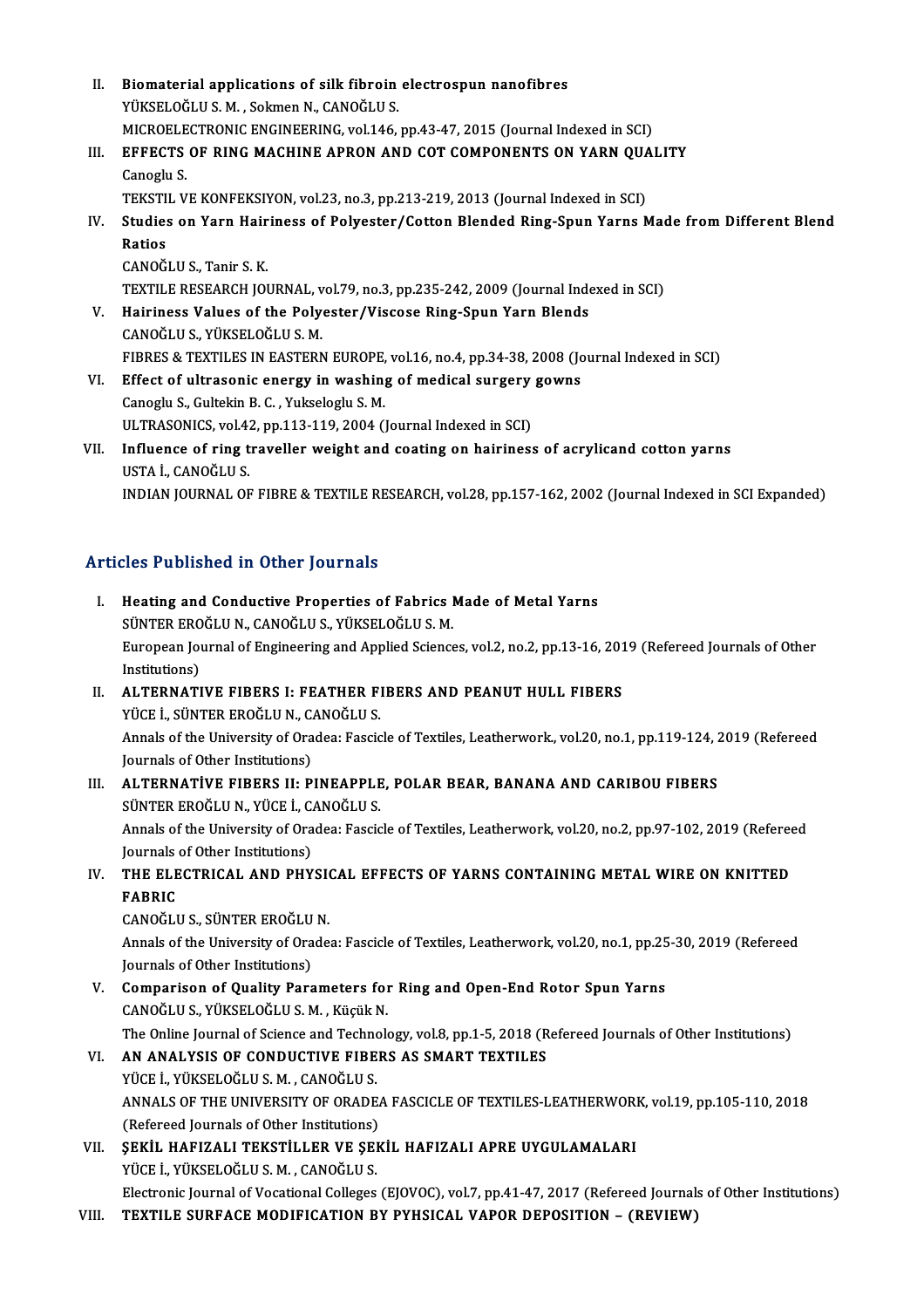YÜCE İ., CANOĞLU S., YÜKSELOĞLU S. M.<br>Annak of The University of Oradea : Ess

Annals of The University of Oradea : Fasciicle of Textiles , Leatherwork, vol.18, pp.123-128, 2017 (Refereed<br>Journals of Other Institutions) YÜCE İ., CANOĞLU S., YÜKSELO<br>Annals of The University of Ora<br>Journals of Other Institutions) Annals of The University of Oradea : Fasciicle of Textiles , Le<br>Journals of Other Institutions)<br>IX. A review on textiles in space protection equipments<br>SUNTED EDOČLUN, VÜKSELOČLUS M. GANOČLUS

- Journals of Other Institutions)<br>A review on textiles in space protection equipm<br>SÜNTER EROĞLU N., YÜKSELOĞLU S. M. , CANOĞLU S.<br>Annak of The University of Oradea : Eassiick of Textil Annals of The University of Oradea : Fasciicle of Textiles , Leatherwork, vol.18, pp.103-108, 2017 (Refereed Journals of Other Institutions) SÜNTER EROĞLU N., YÜKSELOĞLU S. M. , CANOĞLU S. Annals of The University of Oradea : Fasciicle of Textil<br>Journals of Other Institutions)<br>X. Effects of ultrasonic washing on cotton textiles<br>CANOČLUS VÜKSELOČLUS M Journals of Other Institutions)<br>Effects of ultrasonic washing<br>CANOĞLU S., YÜKSELOĞLU S. M.<br>Annals of The University of Ored Effects of ultrasonic washing on cotton textiles<br>CANOĞLU S., YÜKSELOĞLU S. M.<br>Annals of The University of Oradea : Fasciicle of Textiles , Leatherwork, vol.18, pp.17-22, 2017 (Refereed Journals<br>of Other Institutione) CANOĞLU S., YÜKSEL<br>Annals of The Univers<br>of Other Institutions)<br>Natural fibre comp Annals of The University of Oradea : Fasciicle of Textiles<br>of Other Institutions)<br>XI. Natural fibre composites: A review on flax fibres<br>vilveri Oğlus M. CANOğlus
- of Other Institutions)<br>Natural fibre composites: A r<br>YÜKSELOĞLU S. M. , CANOĞLU S.<br>Annak of The University of Orad Natural fibre composites: A review on flax fibres<br>YÜKSELOĞLU S. M. , CANOĞLU S.<br>Annals of The University of Oradea : Fasciicle of Textiles , Leatherwork, vol.18, pp.137-142, 2017 (Refereed<br>Journals of Other Institutione) YÜKSELOĞLU S. M. , CANOĞLU<br>Annals of The University of Ora<br>Journals of Other Institutions) Annals of The University of Oradea : Fasciicle of Textiles , Leatherwork, vol.18, pp.137-142, 2017<br>Journals of Other Institutions)<br>XII. Effect of poliester POY fibre cross section on the yarn properties of air jet texturin Journals of Other Institutions)<br>XII. Effect of poliester POY fibre cross section on the yarn properties of air jet texturing

## CANOĞLU S., YÜKSELOĞLU S. M.

Annals of the University of Oradea Fascicle of Textiles, Leatherwork, vol.17, pp.25-30, 2016 (Refereed Journals of Other Institutions) Annals of the University of Oradea Fascicle of Textiles, Le<br>Other Institutions)<br>XIII. Silk fibre degradation and analysis by proteomics<br>VIII. Silk fibre degradation and analysis by proteomics

Other Institutions)<br>Silk fibre degradation and an<br>YÜKSELOĞLU S.M. , CANOĞLU S.<br>Annak of the University of Orade Annals of the University of Oradea Fascicle of Textiles, Leatherwork, vol.17, pp.137-142, 2016 (Refereed Journals of Other Institutions) YÜKSELOĞLU S. M., CANOĞLU S. Annals of the University of Oradea Fascicle of Textiles, Leatherwork, vol.17, pp.13<br>of Other Institutions)<br>XIV. The Comparison of Compact COM 4 Yarns withConventional Ring Yarns<br>CANOČUUS

of Other Inst<br>The Compa<br>CANOĞLU S.<br>Marmara Iol CANOĞLU S.<br>Marmara Journal of Pure and Applied Sciences, vol.1, pp.71-73, 2015 (Refereed Journals of Other Institutions)

## Refereed Congress / Symposium Publications in Proceedings

efereed Congress / Symposium Publications in Proceedings<br>I. THE ELECTRICAL AND PHYSICAL EFFECTS OF YARNS CONTAINING METAL WIRE ON KNITTED TUUL<br>THE ELE<br>FABRIC<br>CANOČII FABRIC<br>CANOĞLU S., SÜNTER EROĞLU N.

FABRIC<br>CANOĞLU S., SÜNTER EROĞLU N.<br>NTERNATIONAL SCIENTIFIC CONFERENCE "Innovative solutions for sustainable development of textiles and<br>leather industry" 2019, Oradea, Bernania, 22, -24 Mey 2019. CANOĞLU S., SÜNTER EROĞLU N.<br>NTERNATIONAL SCIENTIFIC CONFERENCE "Innovative solut<br>leather industry" 2019, Oredea, Romania, 23 - 24 May 2019<br>ALTERNATİVE EIRERS II. BINEARRI E. POLAR REAR. B NTERNATIONAL SCIENTIFIC CONFERENCE "Innovative solutions for sustainable development of leather industry" 2019, Oredea, Romania, 23 - 24 May 2019<br>II. ALTERNATIVE FIBERS II: PINEAPPLE, POLAR BEAR, BANANA AND CARIBOU FIBERS<br>

# leather industry" 2019, Oredea, Romania, 23 - 24 May 2019<br>II. ALTERNATIVE FIBERS II: PINEAPPLE, POLAR BEAR, BANANA AND CARIBOU FIBERS<br>SÜNTER EROĞLU N., YÜCE İ., CANOĞLU S.

INTERNATIONAL SCIENTIFICCONFERENCE"Innovative solutions for sustainable developmentof textiles and SÜNTER EROĞLU N., YÜCE İ., CANOĞLU S.<br>INTERNATIONAL SCIENTIFIC CONFERENCE "Innovative solu<br>leather industry" 2019, Oredea, Romania, 23 - 24 May 2019<br>ALTERNATIVE EIRERS L. EEATHER EIRERS AND REAN

- III. ALTERNATIVE FIBERS I: FEATHER FIBERS AND PEANUT HULL FIBERS<br>YÜCE İ., SÜNTER EROĞLU N., CANOĞLU S. leather industry" 2019, Oredea, Romania,<br>ALTERNATIVE FIBERS I: FEATHER FI<br>YÜCE İ., SÜNTER EROĞLU N., CANOĞLU S.<br>International Conference "Innovative solu ALTERNATIVE FIBERS I: FEATHER FIBERS AND PEANUT HULL FIBERS<br>YÜCE İ., SÜNTER EROĞLU N., CANOĞLU S.<br>International Conference "Innovative solutions for sustainable development of textiles and leather industry",<br>aradaa Bamanja YÜCE İ., SÜNTER EROĞLU N., CANOĞLU S.<br>International Conference "Innovative solutions for susta<br>oredea, Romania, 23 - 24 May 2019, vol.20, pp.119-124<br>STRUCTURAL PRORERTIES OF FARRICS MADE OF International Conference "Innovative solutions for sustainable developme<br>oredea, Romania, 23 - 24 May 2019, vol.20, pp.119-124<br>IV. STRUCTURAL PROPERTIES OF FABRICS MADE OF METAL YARNS<br>SUNTER EROČLUN, CANOČLUS, VÜKSELOČLUS
- oredea, Romania, 23 24 May 2019, vol.20, pp.119-1.<br>STRUCTURAL PROPERTIES OF FABRICS MADE (<br>SÜNTER EROĞLU N., CANOĞLU S., YÜKSELOĞLU S. M.<br>ICONTEX 2019, 2nd International Congress of Inneva IV. STRUCTURAL PROPERTIES OF FABRICS MADE OF METAL YARNS<br>SÜNTER EROĞLU N., CANOĞLU S., YÜKSELOĞLU S. M.<br>ICONTEX 2019, 2nd International Congress of Innovative Textiles, Tekirdağ, Turkey, 17 - 18 April 2019<br>V. AREVIEW ON SU SÜNTER EROĞLU N., CANOĞLU S., YÜKSELOĞLU S<br>ICONTEX 2019, 2nd International Congress of Inn<br>V. A REVIEW ON SUN PROTECTIVE CLOTHING
- CANOĞLUS.,SÜNTEREROĞLUN.,YÜKSELOĞLUS.M. A REVIEW ON SUN PROTECTIVE CLOTHING<br>CANOĞLU S., SÜNTER EROĞLU N., YÜKSELOĞLU S. M.<br>International Scientific conference: Innovative solutions for sustainable development of textiles and leather<br>industry Oradea Bomania 25, 2 CANOĞLU S., SÜNTER EROĞLU N., YÜKSELOĞL<br>International Scientific conference: Innovative<br>industry, Oradea, Romania, 25 - 26 May 2018<br>AN ANALYSIS OF CONDUCTIVE EIRERS A International Scientific conference: Innovative solutions for sustaina<br>industry, Oradea, Romania, 25 - 26 May 2018<br>VI. AN ANALYSIS OF CONDUCTIVE FIBERS AS SMART TEXTILES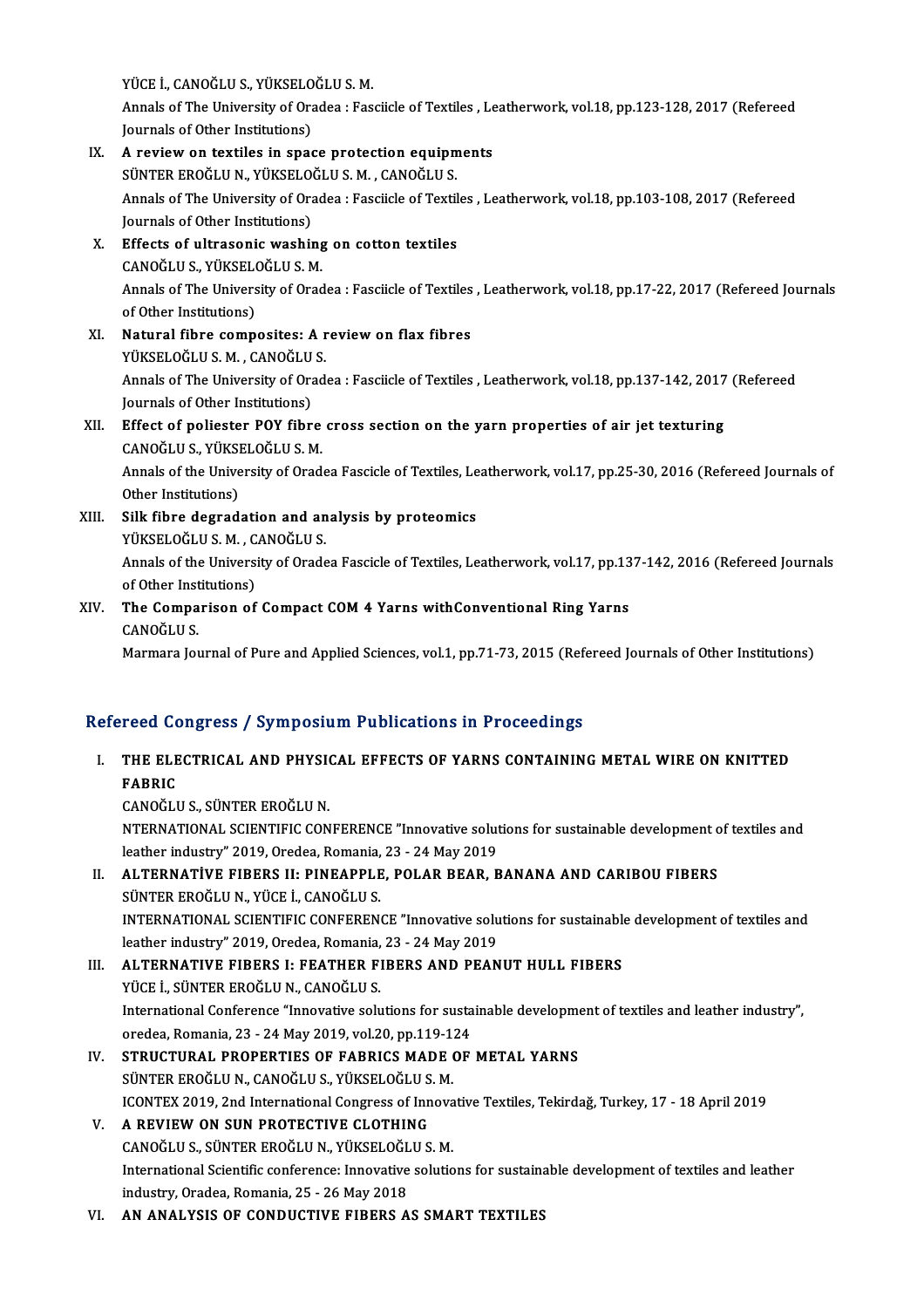YÜCEİ.,YÜKSELOĞLUS.M. ,CANOĞLUS.

International Sicentific confoerence: Innovative solutions for sustainable development of textiles and leather YÜCE İ., YÜKSELOĞLU S. M. , CANOĞLU S.<br>International Sicentific confoerence: Innovativ<br>industry, Oradea, Romania, 25 - 26 May 2018<br>Textiles Emitting For Infrance Boys

- VII. Textiles Emitting Far Infrared Rays industry, Oradea, Romania, 25 - 26 May<br>Textiles Emitting Far Infrared Rays<br>CANOĞLU S., YÜCE İ., YÜKSELOĞLU S. M.<br><sup>9th Intornational İstanbul Textile Confor</sub></sup> 8th International İstanbul Textile Conference - Evolution Technical Textile (ETT2018), İstanbul, Turkey, 14 - 16<br>April 2018 CANOĞLU S., YÜCE İ., YÜKSELOĞLU S. M. 8th International İstanbul Textile Conference - Evolution Technical Textile (ETT2018), İstanbul, Turkey, 14 - 16<br>April 2018<br>VIII. Historical Development of Swimsuit as a Textile Product and Its Effect on Swimming Performan
- April 2018<br>Historical Development of Swimsuit<br>YÜCE İ., CANOĞLU S., YÜKSELOĞLU S. M.<br><sup>9th Intornational İstanbul Teytile Confor</sup> Historical Development of Swimsuit as a Textile Product and Its Effect on Swimming Performance<br>YÜCE İ., CANOĞLU S., YÜKSELOĞLU S. M.<br>8th International İstanbul Textile Conference - Evolution Technical Textile (ETT2018), İs YÜCE İ., CAI<br>8th Interna<br>April 2018<br>Textiles Er April 2018<br>IX. Textiles Emitting Far Infrared Rays
- YÜCEİ.,CANOĞLUS.,YÜKSELOĞLUS.M. Textiles Emitting Far Infrared Rays<br>YÜCE İ., CANOĞLU S., YÜKSELOĞLU S. M.<br>8th International İstanbul Textile Conference - Evolution Technical Textile (ETT2018), İstanbul, Turkey, 14 - 16<br>April 2019 YÜCE İ., CAI<br>8th Interna<br>April 2018<br>A Poview
- 8th International İstanbul Textile Conference Evolution Technical Textile (E<br>April 2018<br>X. A Review on Bio-Nanofiber Membranes with Herbal Extract Blends<br>SUNTER EROČUJN, CANOČUJS April 2018<br>X. A Review on Bio-Nanofiber Membranes with Herbal Extract Blends<br>SÜNTER EROĞLU N., CANOĞLU S. 8. Review on Bio-Nanofiber Membranes with Herbal Extract Blends<br>SÜNTER EROĞLU N., CANOĞLU S.<br>8.International Istanbul Textile Conference, İstanbul, Turkey, 14 - 16 April 2018<br>Wound Dressing Materiala Made of SE Nanofibers
- XI. Wound Dressing Materials Made of SF Nanofibers 8.International Istanbul Textile C<br>Wound Dressing Materials M<br>YÜKSELOĞLU S. M. , CANOĞLU S.<br><sup>9th International İstanbul Teytile</sub></sup> 8th International İstanbul Textile Conference - Evolution Technical Textile (ETT2018), İstanbul, Turkey, 14 - 16<br>April 2018 YÜKSELOĞLU S. M., CANOĞLU S. 8th International Istanbul Textile Conference - Evolution Technical Textile (ETT2018), i<br>April 2018<br>XII. The effect of chenille yarn properties on the upholstery fabric performance<br>VIIVEELOČELLS M. CANOČELLS
- April 2018<br>The effect of chenille yarn pr<br>YÜKSELOĞLU S. M. , CANOĞLU S.<br>ISTEC EUPOPE INTERNATIONAL The effect of chenille yarn properties on the upholstery fabric performance<br>YÜKSELOĞLU S. M. , CANOĞLU S.<br>ISTEC EUROPE- INTERNATIONAL SCIENCE AND TECHNOLOGY CONFERENCE, Berlin, Germany, 17 - 19 July 2017<br>Comparison of qual
- YÜKSELOĞLU S. M. , CANOĞLU S.<br>ISTEC EUROPE- INTERNATIONAL SCIENCE AND TECHNOLOGY CONFERENCE, Berlin, (<br>XIII. Comparison of quality parameters for ring and open-end rotor spun yarns<br>CANOĞLU S., YÜKSELOĞLU S. M. , Küçük N. ISTEC EUROPE- INTERNATIONAL SCIENCE<br>Comparison of quality parameters for<br>CANOĞLU S., YÜKSELOĞLU S. M. , Küçük N.<br>ISTEC EUROPE INTERNATIONAL SCIENCE ISTEC EUROPE- INTERNATIONAL SCIENCE AND TECHNOLOGY CONFERENCE, Berlin, Germany, 17 - 19 July 2017 CANOĞLU S., YÜKSELOĞLU S. M. , Küçük N.<br>ISTEC EUROPE- INTERNATIONAL SCIENCE AND TECHNOLO<br>XIV. A review on textiles in space protection equipments<br>SUNTER EPOČLU N. VÜKSELOĞLU S. M. GANOĞLU S.
- ISTEC EUROPE- INTERNATIONAL SCIENCE AND TECH<br>A review on textiles in space protection equipm<br>SÜNTER EROĞLU N., YÜKSELOĞLU S. M. , CANOĞLU S.<br>International Scientific Conference Innevative selution A review on textiles in space protection equipments<br>SÜNTER EROĞLU N., YÜKSELOĞLU S. M. , CANOĞLU S.<br>International Scientific Conference Innovative solutions for sustainable development of textiles and leather<br>industry Orad SÜNTER EROĞLU N., YÜKSELOĞLU S. M. , CANOĞLU S.<br>International Scientific Conference Innovative solutions for sus<br>industry, Oradea, Romania, 26 - 27 May 2017, vol.18, pp.79-80<br>Effecte of Illtresonia Washing on Cotton Teutil International Scientific Conference Innovative solutions<br>industry, Oradea, Romania, 26 - 27 May 2017, vol.18, pp<br>XV. Effects of Ultrasonic Washing on Cotton Textiles<br>CANOČLUS VÜKSELOČLUS M
- industry, Oradea, Romania, 26 -<br>Effects of Ultrasonic Washin<br>CANOĞLU S., YÜKSELOĞLU S. M.<br>International Scientific Conferen

Effects of Ultrasonic Washing on Cotton Textiles<br>CANOĞLU S., YÜKSELOĞLU S. M.<br>International Scientific Conference Innovative solutions for sustainable development of textiles and leather CANOĞLU S., YÜKSELOĞLU S. M.<br>International Scientific Conference Innovative solutions for sus<br>industry, Oradea, Romania, 26 - 27 May 2017, vol.18, pp.21-22<br>Natural fibre compositos: A review on flow fibres International Scientific Conference Innovative solutions<br>industry, Oradea, Romania, 26 - 27 May 2017, vol.18, pp<br>XVI. Natural fibre composites: A review on flax fibres<br>vilves: Oğlus M. CANOğlus

industry, Oradea, Romania, 26 - 27 May 2017, vol.18, pp.21-22<br>Natural fibre composites: A review on flax fibres<br>YÜKSELOĞLU S. M. , CANOĞLU S. Natural fibre composites: A review on flax fibres<br>YÜKSELOĞLU S. M. , CANOĞLU S.<br>International Scientific Conference Innovative solutions for sustainable development of textiles and leather<br>industry Oradea Bomania 26, 27 Ma YÜKSELOĞLU S. M. , CANOĞLU S.<br>International Scientific Conference Innovative solutions for sustai<br>industry, Oradea, Romania, 26 - 27 May 2017, vol.18, pp.103-104<br>TEXTU E SURFACE MODIEICATION BY RYHSICAL VAROR D.

International Scientific Conference Innovative solutions for sustainable development of textil<br>industry, Oradea, Romania, 26 - 27 May 2017, vol.18, pp.103-104<br>XVII. TEXTILE SURFACE MODIFICATION BY PYHSICAL VAPOR DEPOSITION industry, Oradea, Romania, 26 - 27 May<br>TEXTILE SURFACE MODIFICATION E<br>YÜCE İ., CANOĞLU S., YÜKSELOĞLU S. M.<br>International Scientific Conference Inneu TEXTILE SURFACE MODIFICATION BY PYHSICAL VAPOR DEPOSITION – (REVIEW)<br>YÜCE İ., CANOĞLU S., YÜKSELOĞLU S. M.<br>International Scientific Conference Innovative solutions for sustainable development of textiles and leather<br>indust

YÜCE İ., CANOĞLU S., YÜKSELOĞLU S. M.<br>International Scientific Conference Innovative solutions for sustai<br>industry, Oradea, Romania, 26 - 27 May 2017, vol.18, pp.101-102<br>Astronatlar isin ugay aldiyani tasarımı International Scientific Conference Innovation<br>industry, Oradea, Romania, 26 - 27 May 201<br>XVIII. Astronotlar için uzay eldiveni tasarımı<br>vüvcel Qğl II S.M. SÜNTER ERQĞLUN, CA

## industry, Oradea, Romania, 26 - 27 May 2017, vol.18, pp.101-102<br>Astronotlar için uzay eldiveni tasarımı<br>YÜKSELOĞLU S. M. , SÜNTER EROĞLU N., CANOĞLU S. Astronotlar için uzay eldiveni tasarımı<br>YÜKSELOĞLU S. M. , SÜNTER EROĞLU N., CANOĞLU S.<br>UTİB TÜRKİYE TEKSTİL VE KONFEKSİYON SEKTÖRÜNDE 9. ULUSLARARASI AR-GE PROJE PAZARI, Bursa, Turkey, YÜKSELOĞLU S. M. , SÜNT<br>UTİB TÜRKİYE TEKSTİL V.<br>27 - 28 April 2017, pp.36<br>SHAPE MEMORY POLYN UTIB TÜRKIYE TEKSTIL VE KONFEKSIYON SEKTÖRÜNDE 9. ULUSLARARASI AR-GE PROJE PAZA<br>27 - 28 April 2017, pp.36<br>XIX. SHAPE MEMORY POLYMERS AND SHAPE MEMORY ALLOYS USE IN SMART TEXTILES<br>VÜCE L CANOČUUS VÜKSELOČUUS M

27 - 28 April 2017, pp.36<br>SHAPE MEMORY POLYMERS AND SH<br>YÜCE İ., CANOĞLU S., YÜKSELOĞLU S. M.<br>16th World Toutile Conference AUTEY 2 SHAPE MEMORY POLYMERS AND SHAPE MEMORY ALLOYS USE IN SMAR<br>YÜCE İ., CANOĞLU S., YÜKSELOĞLU S. M.<br>16th World Textile Conference AUTEX 2016, Ljubljana, Slovenia, 8 - 10 June 2016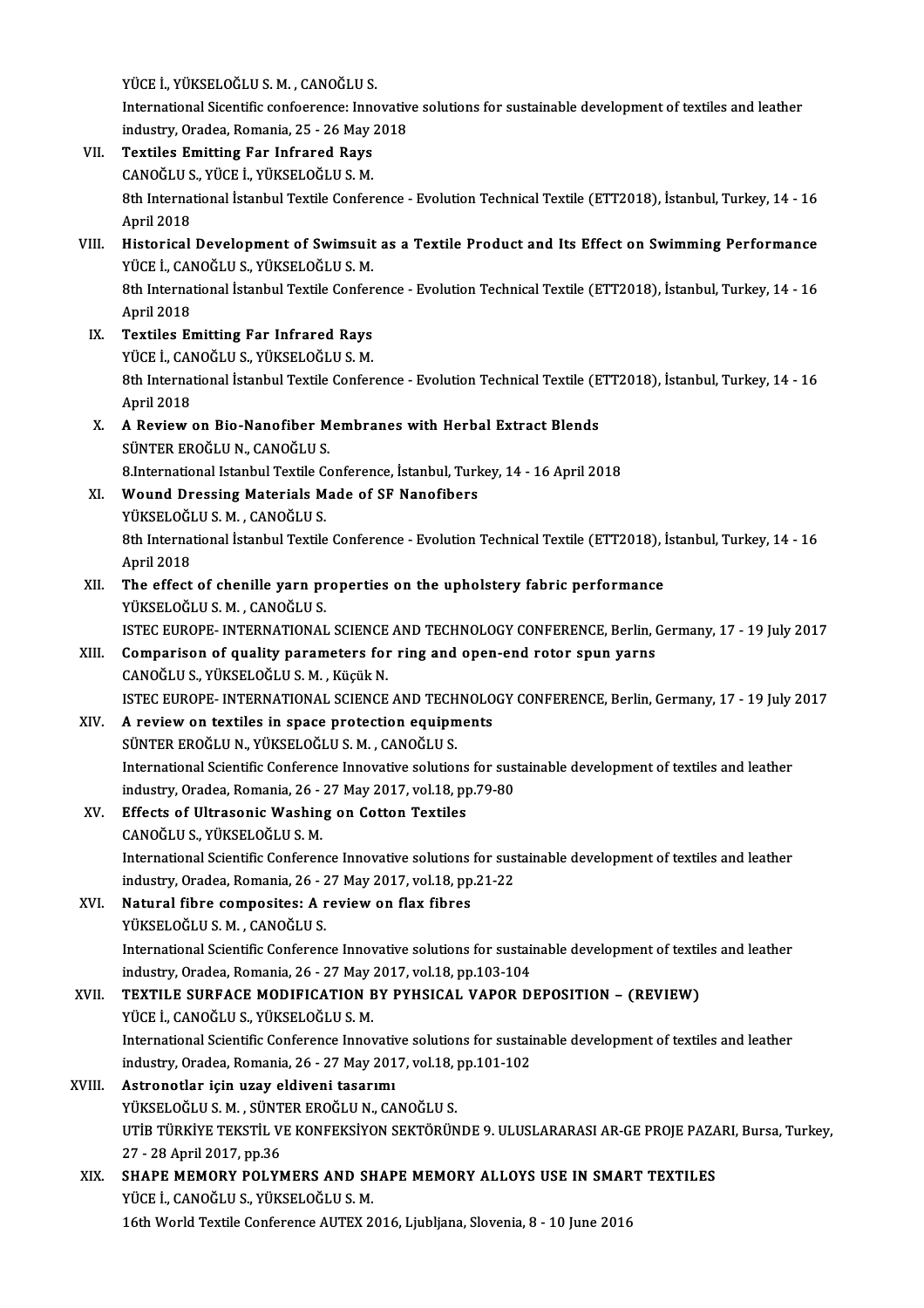| XX.     | ULTRASONIC WASHING FOR SEWING YARNS IN ARAMID BASED FIRE FIGHTERS FABRICS                                                             |
|---------|---------------------------------------------------------------------------------------------------------------------------------------|
|         | CANOĞLU S., YÜKSELOĞLU S. M.                                                                                                          |
|         | 16th World Textile Conference AUTEX 2016, Ljubljana, Slovenia, 8 - 10 June 2016                                                       |
| XXI.    | A NEW DESIGN FOR LIQUID COOLING AND VENTILATION GARMENT AND GLOVE IN SPACESUITS                                                       |
|         | Eroğlu N. S., YÜKSELOĞLU S. M., CANOĞLU S.                                                                                            |
|         | 16th World Textile Conference AUTEX 2016, Ljubljana, Slovenia, 8 - 10 June 2016                                                       |
| XXII.   | SILK FIBRE DEGRADATION AND ANALYSIS BY PROTEOMICS                                                                                     |
|         | YÜKSELOĞLU S.M., CANOĞLU S.                                                                                                           |
|         | International Scientific Conference Innovative solutions for sustainable development of textiles and leather                          |
|         | industry, Oradea, Romania, 27 - 28 May 2016                                                                                           |
| XXIII.  | EFFECT OF POLIESTER POY FIBRE CROSS SECTION ON THE YARN PROPERTIES OF AIRJET TEXTURING                                                |
|         | CANOĞLU S., YÜKSELOĞLU S. M.                                                                                                          |
|         | International Scientific Conference Innovative solutions for sustainable development of textiles and leather                          |
|         | industry, Oradea, Romania, 27 - 28 May 2016                                                                                           |
| XXIV.   | Uzak kızılötesi radyasyon FIR yayan kumaş dizaynı                                                                                     |
|         | YÜKSELOĞLU S.M., CANOĞLU S., YÜCE İ.                                                                                                  |
|         | VIII. Uluslararası Ar-GE Proje Pazarı, Bursa, Turkey, 12 - 13 May 2016                                                                |
| XXV.    | Dört mevsim giyilebilen şekil hafızalı kumaş tasarımı<br>CANOĞLU S., YÜKSELOĞLU S. M., YÜCE İ.                                        |
|         | VIII. Uluslararası Ar-Ge Proje Pazarı, Bursa, Turkey, 12 - 13 May 2016                                                                |
| XXVI.   | İLETKEN TEKSTİL YAPILARINA GENEL BİR BAKIŞ                                                                                            |
|         | Eroğlu N. S., CANOĞLU S., YÜKSELOĞLU S. M.                                                                                            |
|         | BEZCE 2016, 7. Uluslararası İstanbul Tekstil Konferansı, İstanbul, Turkey, 21 - 23 March 2016                                         |
| XXVII.  | <b>Woolen Felt Textiles</b>                                                                                                           |
|         | Koç D., YÜKSELOĞLU S. M., CANOĞLU S.                                                                                                  |
|         | BEZCE 2016, 7. Uluslararası İstanbul Tekstil Konferansı, İstanbul, Turkey, 21 - 23 March 2016                                         |
| XXVIII. | <b>İPEKTE BOZUNMA PROTEOMİK METODUN AVANTAJI</b>                                                                                      |
|         | YÜKSELOĞLU S.M., CANOĞLU S.                                                                                                           |
|         | BEZCE 2016, 7. Uluslararası İstanbul Tekstil Konferansı, İstanbul, Turkey, 21 - 23 March 2016                                         |
| XXIX.   | Akıllı Tekstiller İçin Şekil Hafızalı Bitim Uygulamaları                                                                              |
|         | YÜCE İ., YÜKSELOĞLU S. M., CANOĞLU S.                                                                                                 |
|         | BEZCE 2016, 7. Uluslararası İstanbul Tekstil Konferansı, İstanbul, Turkey, 21 - 23 March 2016                                         |
| XXX.    | An Evaluation of Cotton Knitted Yarn Production by Ring and Compact Process                                                           |
|         | CANOĞLU S., YÜKSELOĞLU S. M.                                                                                                          |
|         | 2nd ICNF-From Nature to Market, Sau Miguel, Portugal, 27 - 29 April 2015<br><b>BiomaterialApplications of Silk Fibroin Nanofibres</b> |
| XXXI.   | YÜKSELOĞLU S. M., SÖKMEN N., CANOĞLU S.                                                                                               |
|         | NANOSMAT 9th International Conference on Surfaces, Coatings and Nanostructured Materials, Dublin, Ireland, 8 -                        |
|         | 11 September 2014                                                                                                                     |
| XXXII.  | Coloration of Textiles by Nanotechnology 9th International Conference on Surfaces Coatings and                                        |
|         | <b>Nano Structured Materials</b>                                                                                                      |
|         | SÖKMEN N., YÜKSELOĞLU S. M., CANOĞLU S.                                                                                               |
|         | 9th International Conference on Surfaces, Coatings and Nano-Structured Materials., Dublin, Ireland, 8 - 11                            |
|         | September 2014                                                                                                                        |
| XXXIII. | The Mechanical Properties of PVA Nanofibre Mats by Using Electrospinning                                                              |
|         | CANOĞLU S., YÜKSELOĞLU S. M., SÖKMEN N.                                                                                               |
|         | NANOSMAT 9th International Conference on Surfaces, Coatings and Nanostructured Materials, Dublin, Ireland, 8 -                        |
|         | 11 September 2014                                                                                                                     |
| XXXIV.  | <b>Coloration of Textiles by Nanotechnology</b>                                                                                       |
|         | SÖKMEN N., CANOĞLU S., YÜKSELOĞLU S. M.                                                                                               |
|         | NANOSMAT 9th International Conference on Surfaces, Coatings and Nanostructured Materials, Dublin, Ireland, 8 -                        |